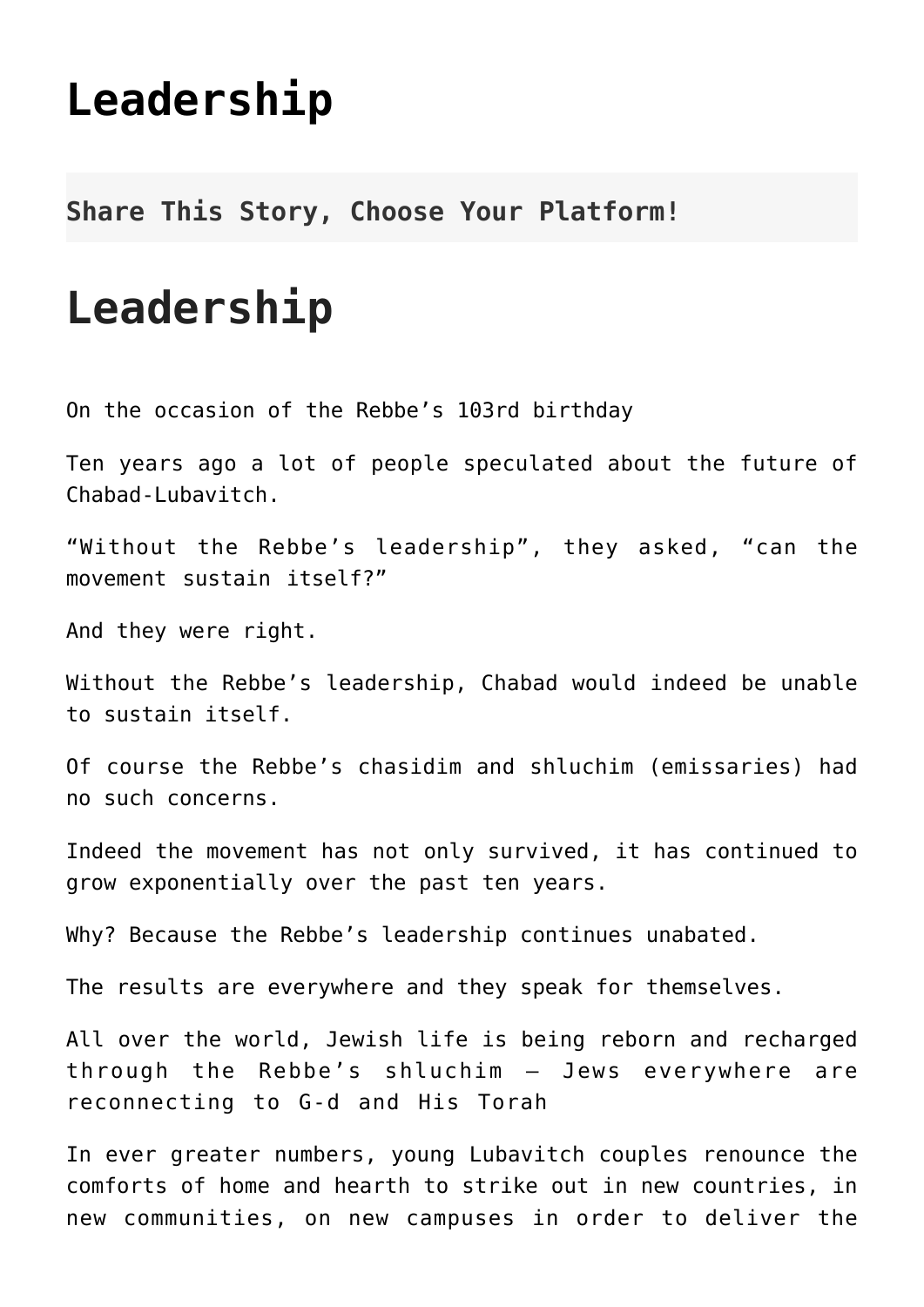Rebbe's message of Jewish faith, spirituality, tradition and unconditional love.

And when they go forth, it is not for a month, or a year, or on a two-year contract.

They go for life!

They go armed with unshakeable faith in G-d and absolute trust in the Rebbe.

Indeed there are today some 4,000 full-time Lubavitch emissary families directing over 3,300 outposts and institutions. And by the time you read this message, even this number will be obsolete.

This is all the more incredible considering the fact that these volunteer couples are newlyweds in their early 20s who have no formal training in organization management, fundraising, school administration, or even the language and customs of their new home.

How to explain this astonishing success?

In a word; "Leadership."

More specifically, the leadership of the Lubavitcher Rebbe, Rabbi Menachem M. Schneerson, scion to the royal house of King David; leadership that, inspired by G-d, transcends the limitations of nature.

Ask any Chabad emissary what his or her motivation is, and who gets the credit for their achievements, and the answer is always the same; "The Rebbe."

And yet, many of these young couples are too young to even remember the Rebbe as a physical presence.

Rather, they see and feel the Rebbe on a vastly more transcendent scale. For them – indeed for all of us – the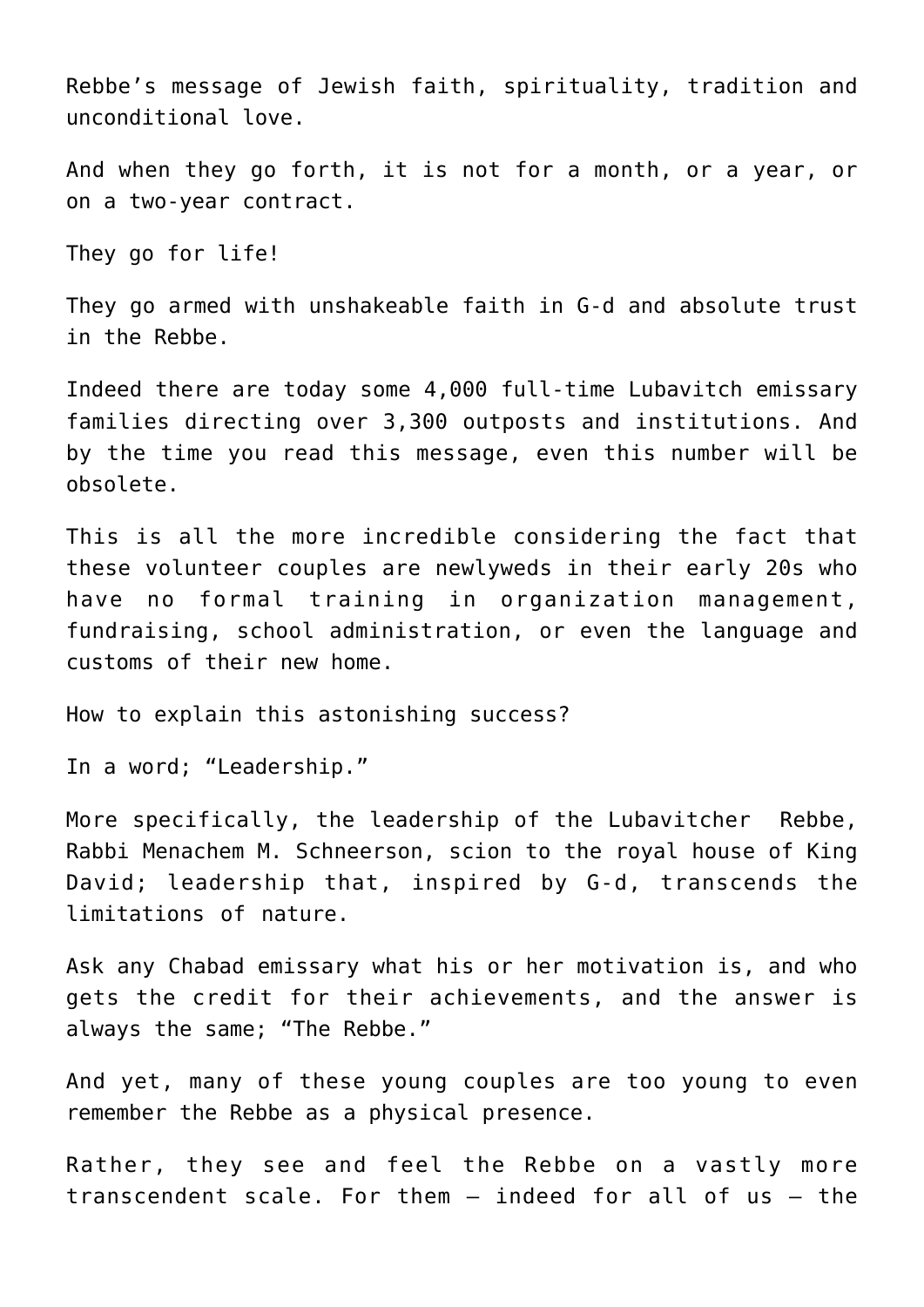Rebbe is immanent, especially now.

Take the former Soviet Union, for example: The past ten years have witnessed a renaissance in Jewish life everywhere in Russia, Ukraine, Belarus, and the Asian republics. Without exception the chief rabbis, the school principals, the congregational rabbis and teachers, the social workers are all Chabad.

This didn't happen by itself.

A 30 year old Lubavitcher from Brooklyn becomes the chief rabbi of Russia, and kindles a Chanukah menorah in Red Square with Vladimir Putin – this does not simply 'happen'.

Yet a similar scene plays itself out in scores of major metropolises around the world.

A thousand Jewish backpackers show up in Katmandu for a Chabad-run Passover seder – the largest public seder in the world – this does not simply 'happen'.

Yet a similar scene plays itself out in hundreds of locations around the world.

A tsunami hits southeast Asia and a Chabad rescue squad is already there to comfort the victims and identify missing Jews – this does not simply 'happen'.

Indeed, today it is difficult to find a Jewish community of any size, however remote, that lacks a dedicated Chabad presence.

And, yes, it's all because of the Rebbe's continued leadership.

Never before has the possibility of Jewish life and a Jewish future been as strong as it is today. Because never before have there been so many shluchim. All because of the Rebbe's leadership.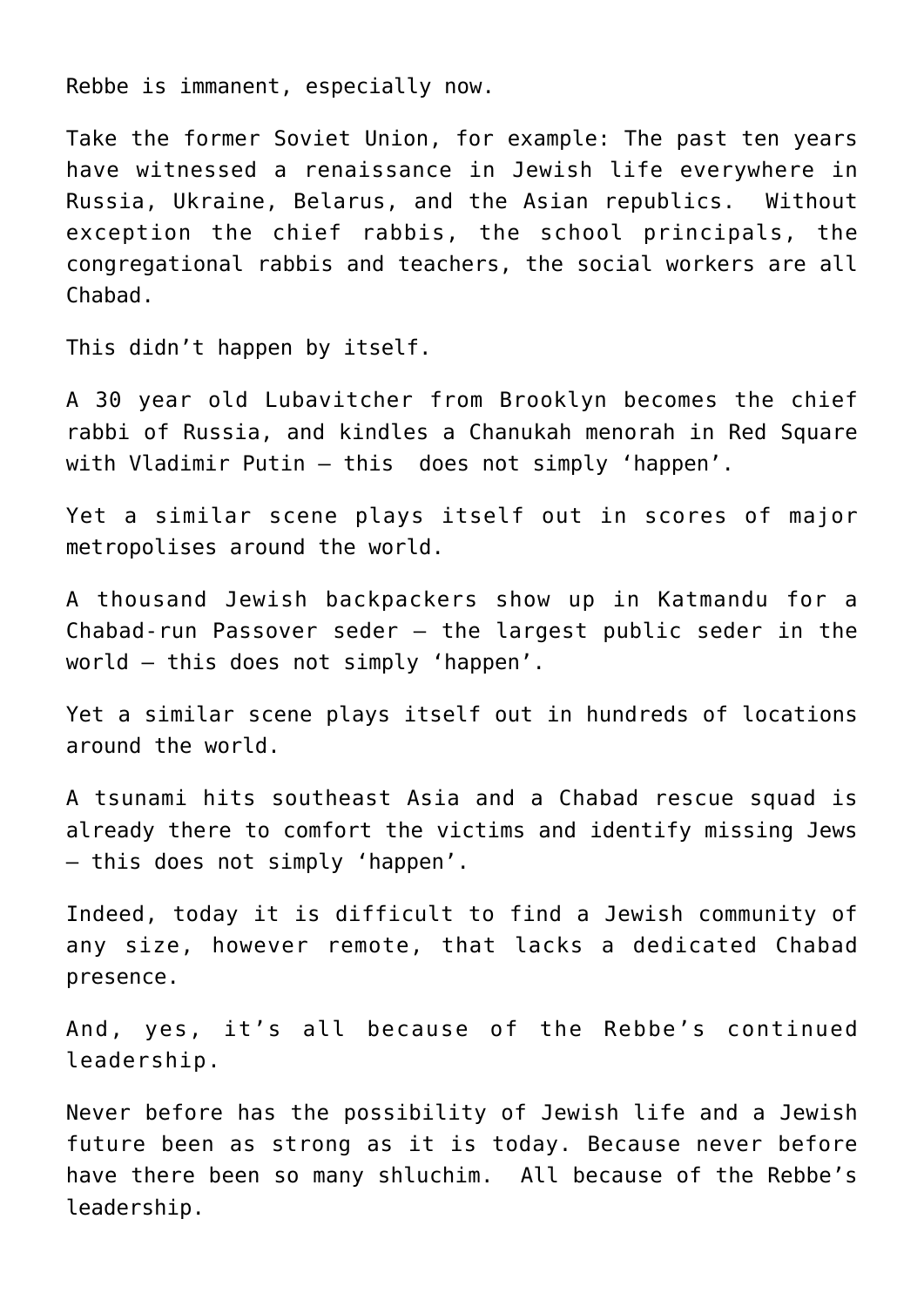Chabad is not just an organization. It is a global community of believers who follow the Rebbe in their unconditional love of G-d and love of their fellow human beings.

And all this activity and accomplishment is the tangible manifestation of this love.

The Advent of Moshiach\*\*

Yet, as important as all this activity is, there is an overarching purpose as well – the Redemption of humankind through the advent of Moshiach, the righteous redeemer.

The Rebbe, as a prophecy, has made it very clear that "ours is the last generation of exile and the first generation of redemption."

It is within our grasp to live in a world perfected, a world of harmony, peace and loving-kindness.

But we must all do our share …

For Jews, this means increased acts of goodness and kindness – of taking upon ourselves to fulfill the Torah's commandments, especially the kindling of Shabbat candles for women, donning Tefillin for men, studying Torah, and giving charity.

For those who are not Jewish, it means upholding the ethical principles of the seven Noahide\* Laws.

There is so much that we can do to put the finishing touches on G-d's masterpiece, the world we live in. The Rebbe has made it very clear what we must do.

This Wednesday – April 20th marks the Rebbe's 103rd birthday. As we celebrate, we are all inspired to redouble our own spiritual efforts. A good way to start is by making this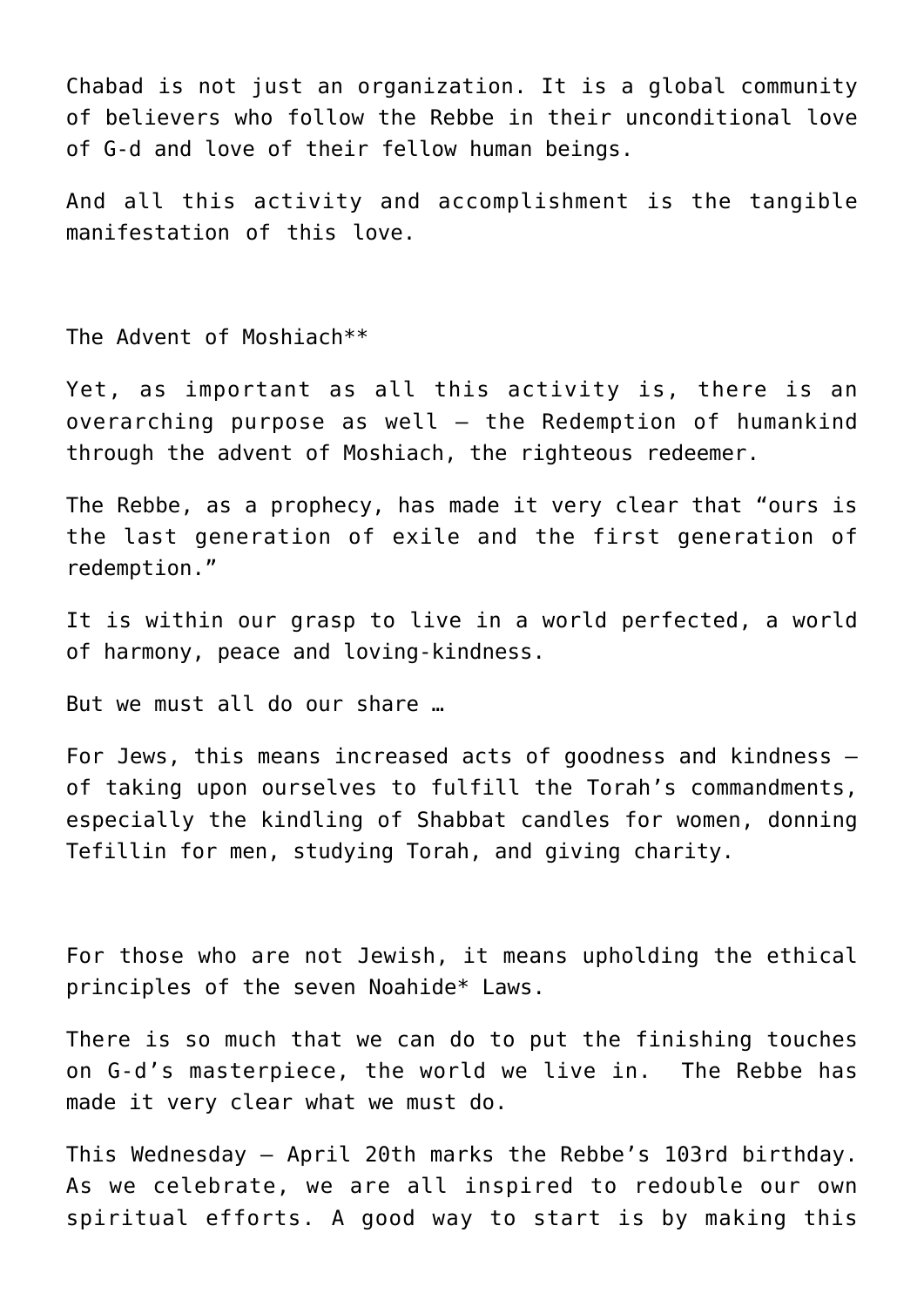Passover a profound experience. As we retell the story of the birth of our nation and the Exodus from Egypt over 3,0000 years ago, we must  $-$  at every seder around the world  $$ emphasize our own faith in the fast-approaching Redemption as expressed in the words "Next year in Jerusalem."

It is our mission as individuals to do what we can to spur the momentum of Moshiach. Because, as Maimonides teaches (Laws of Repentance 3:4), it takes but one righteous act to tip the balance in humankind's favor….

…And that single deed can be anyone's – even yours.

In this merit may we be privileged to celebrate Passover with the righteous Moshiach in the Third Beit Hamikdash, the Holy Temple in Jerusalem.

Best wishes for a happy and kosher Passover

YECHI ADONEINU MOREINU VERABEINU MELECH HAMOSHIACH LEOLAM VOED

## Not just for Jews

The Rebbe's message extend to all humankind. He urged his followers to inspire the world to greater ethical attainment through adherence to the core principles of the Seven Noahide Laws. These include: Belief in G-d – the rejection of idolatry; Respect for the A-mighty – by not blaspheming His name; Respect for human life – by not committing murder; Respect for family – by upholding sexual morality; Respect for the rights and property of others – by not stealing; Establishing a judicial system – for the pursuit of justice; Respect for all living creatures – by not eating limbs taken from live animals.

"Whereas in tribute to this great spiritual leaders … we turn to education and charity to return the world to the moral and ethical values contained in the Seven Noahide Laws…"